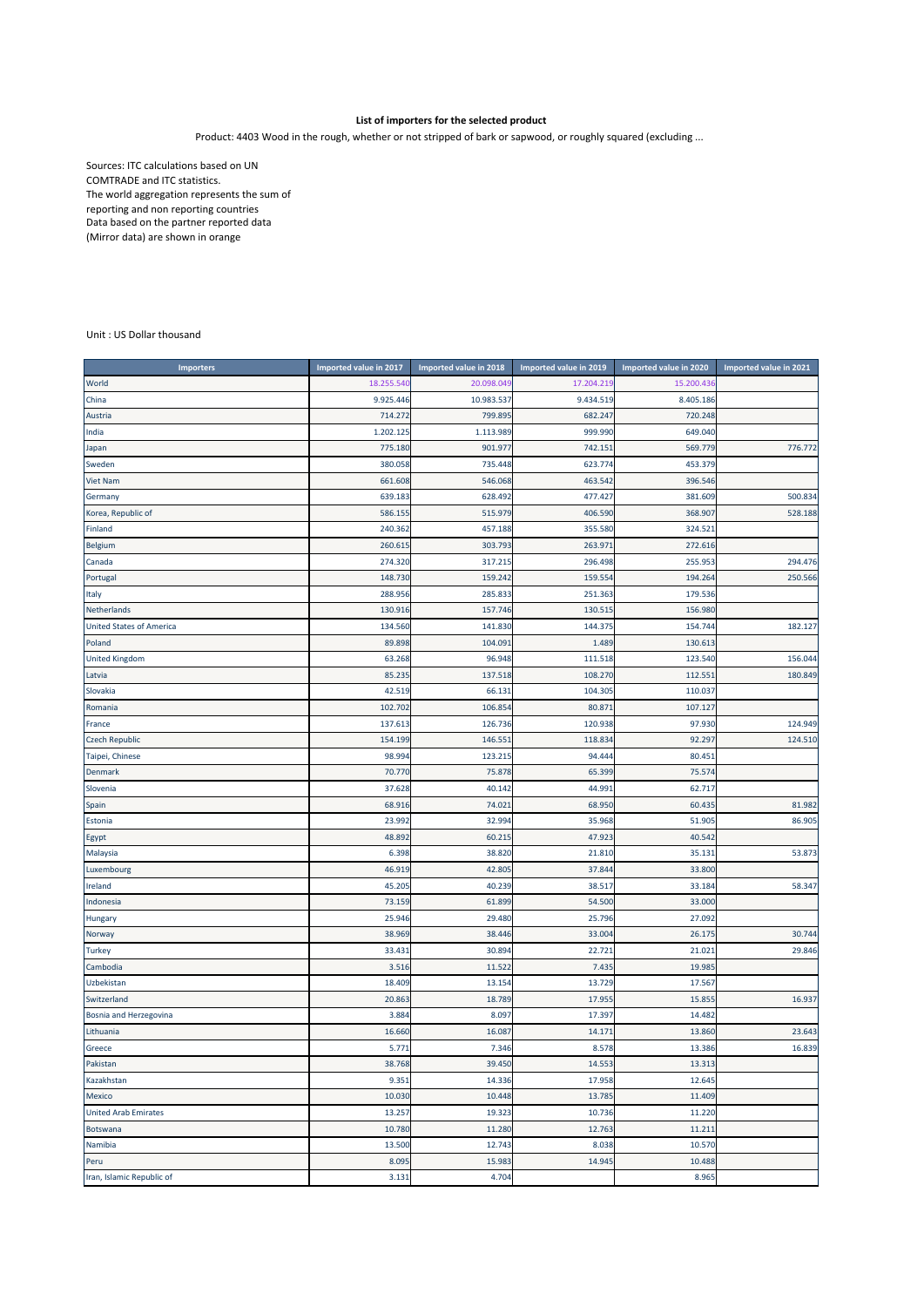| Croatia                                | 7.663  | 14.781            | 15.147         | 8.923             |        |
|----------------------------------------|--------|-------------------|----------------|-------------------|--------|
| Bangladesh                             | 21.86  | 21.55             | 13.43          | 8.82              |        |
| Ghana                                  | 4.311  | 5.792             | 7.509          | 8.65              |        |
| Morocco                                | 10.865 | 8.833             | 11.240         | 7.683             |        |
| South Africa                           | 12.308 | 9.547             | 8.308          | 6.73              | 6.816  |
| Iraq                                   | 1.88   | 5.28              | 4.83           | 6.36              |        |
|                                        |        |                   |                |                   |        |
| Nigeria                                | 282    | 959               | 522            | 6.105             |        |
| <b>Dominican Republic</b>              | 17.451 | 12.989            | 16.833         | 6.074             |        |
| Serbia                                 | 4.019  | 4.423             | 4.757          | 5.60              | 7.354  |
| Malawi                                 | 4.443  | 2.27              | 2.126          | 5.44              |        |
| Mozambique                             | 3.794  | 6.867             | 7.506          | 5.438             | 13.749 |
| Thailand                               | 7.109  | 5.51              | 4.840          | 4.603             | 4.285  |
| Cayman Islands                         | 70     | 81                | 2.047          | 4.16              |        |
| Rwanda                                 | 1.228  | 234               | 5.621          | 3.95              |        |
| Jamaica                                | 3.507  | 4.152             | 3.815          | 3.922             |        |
| Oman                                   | 9.863  | 7.554             | 4.628          | 3.67              |        |
| <b>Mauritius</b>                       | 3.403  | 5.16              | 5.564          | 3.568             |        |
| Philippines                            | 11.497 | 14.553            | 9.999          | 3.312             |        |
| <b>Belarus</b>                         | 3.758  | 3.783             | 3.754          | 3.293             |        |
| Algeria                                | 1.226  | 3.88              | 5.84           | 3.19              |        |
| Georgia                                | 4.019  | 4.830             | 5.016          | 3.07 <sub>0</sub> | 5.361  |
| Singapore                              | 25.483 | 5.367             | 3.988          | 2.458             |        |
| Zambia                                 |        |                   |                |                   |        |
|                                        | 2.755  | 2.554             | 3.288<br>3.924 | 2.264<br>2.151    |        |
| Cyprus                                 | 366    | 1.756             |                |                   |        |
| Lesotho                                | 2.925  | 2.214             | 565            | 2.127             |        |
| Albania                                | 757    | 688               | 1.315          | 2.076             |        |
| Israel                                 | 1.716  | 1.719             | 2.202          | 2.004             |        |
| Uruguay                                | 1.443  | 1.052             | 1.346          | 1.957             |        |
| Kenya                                  | 258    | 1.37 <sub>2</sub> | 2.761          | 1.82              |        |
| New Zealand                            | 3.883  | 2.031             | 2.331          | 1.78              | 2.052  |
| Cuba                                   | 2.394  | 1.454             | 972            | 1.75              |        |
| Senegal                                | 2.759  | 2.420             | 1.622          | 1.735             |        |
| Saudi Arabia                           | 2.503  | 16.73             | 2.573          | 1.589             |        |
| Macedonia, North                       | 1.265  | 1.544             | 969            | 1.454             |        |
| Kyrgyzstan                             | 18.180 | 166               | 6.984          | 1.392             |        |
| Faroe Islands                          | 1.39   | 1.47              | 1.40           | 1.35              |        |
| Montenegro                             | 486    | 726               | 990            | 1.327             |        |
| Bermuda                                | 1.223  | 1.326             | 1.237          | 1.325             |        |
|                                        | 2.316  | 1.733             | 2.031          | 1.321             |        |
| Costa Rica                             |        |                   |                |                   |        |
| Kuwait                                 | 2.543  | 1.335             | 2.606          | 1.317             |        |
| <b>Saint Kitts and Nevis</b>           | 70     | 51                | 1.66           | 1.31              |        |
| Cameroon                               | 1.053  | $\overline{2}$    | 2.11           | 1.24              |        |
| Ukraine                                | 1.019  | 3.232             | 977            | 1.166             |        |
| Nicaragua                              | 1.626  | 3.703             | 1.811          | 1.123             |        |
| Hong Kong, China                       | 22.808 | 4.004             | 31.500         | 1.057             | 1.522  |
| <b>Bulgaria</b>                        | 1.013  | 1.133             | 1.063          | 1.024             |        |
| Korea, Democratic People's Republic of | 444    | 15 <sub>1</sub>   | 512            | 98                |        |
| <b>British Virgin Islands</b>          | 1.281  | 6.58              | 1.232          | 987               |        |
| Mauritania                             | 1.660  | 1.470             | 1.726          | 948               | 957    |
| Honduras                               | 259    | 142               | $\overline{2}$ | 85                |        |
| Libya, State of                        | 9.355  | 4.440             | 2.079          | 847               |        |
| Australia                              | 1.925  | 2.424             | 2.267          | 809               | 1.638  |
| Turkmenistan                           | 359    | 75                | 41             | 753               |        |
| Qatar                                  |        |                   |                |                   |        |
|                                        |        |                   |                |                   |        |
|                                        | 591    | 583               | 278            | 747               |        |
| Liberia                                | 318    | 1.31              | 1.021          | 73:               |        |
| Palestine, State of                    | 184    | 329               | 572            | 710               |        |
| <b>Turks and Caicos Islands</b>        | 2.576  | 744               | 878            | 709               |        |
| Bahrain                                | 917    | 1.463             | 1.039          | 676               |        |
| <b>Belize</b>                          | 1.588  | 988               | 4.078          | 625               | 1.808  |
| Tajikistan                             | 565    | 695               | 634            | 547               | 1.156  |
| Kiribati                               | 527    | 616               |                | 545               |        |
| Eswatini                               | 979    | 869               | 922            | 539               |        |
| Yemen                                  | 190    | 112               | 657            | 536               |        |
| Tunisia                                | 1.241  | 1.528             | 1.067          | 535               |        |
| Syrian Arab Republic                   | 775    | 588               | 804            | 518               |        |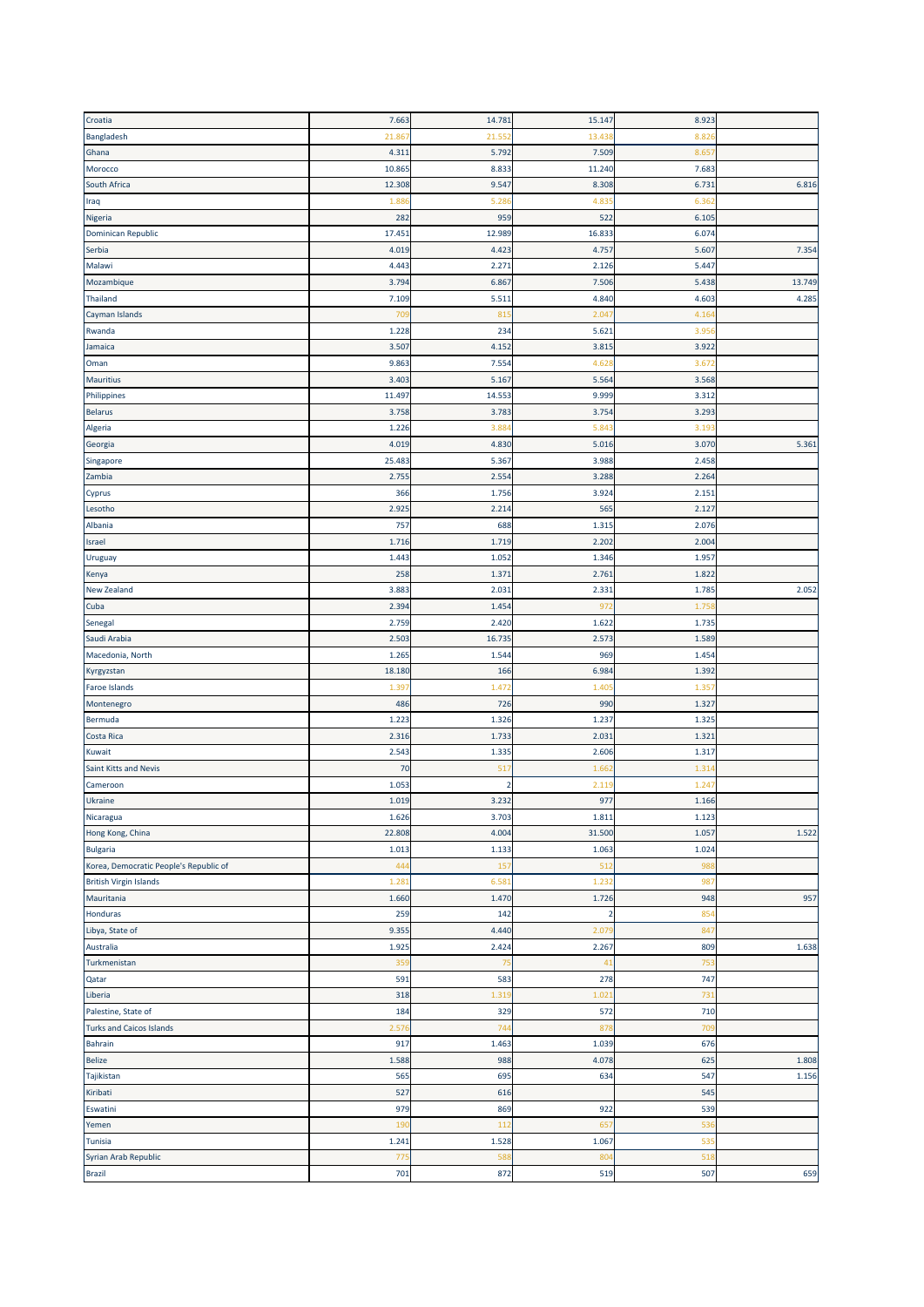| Haiti                             | 7.584           | 1.429          | 634            | 504             |       |
|-----------------------------------|-----------------|----------------|----------------|-----------------|-------|
| Armenia                           | 345             | 301            | 338            | 479             |       |
|                                   |                 |                |                |                 |       |
| Iceland                           | 191             | 1.149          | 269            | 468             |       |
| Saint Vincent and the Grenadines  | 298             | 364            | 388            | 459             |       |
| <b>Bahamas</b>                    | 985             | 848            | 1.490          | 431             |       |
| Saint Lucia                       | 487             | 327            | 333            | 423             |       |
| Sri Lanka                         | 463             |                | 300            | 417             |       |
| Dominica                          | 1.021           | 1.366          | 383            | 323             |       |
| <b>Togo</b>                       | 800             | 128            | 65             | 309             | 2.009 |
| Antigua and Barbuda               | 218             | 283            | 318            | 285             |       |
| Madagascar                        | 26              | 573            | 594            | 285             | 867   |
| Somalia                           | 632             | 73             | 43             | 28 <sub>4</sub> |       |
| New Caledonia                     | 211             | 315            | 180            | 280             |       |
| <b>Trinidad and Tobago</b>        | 2.12            | 393            | 128            | 262             |       |
|                                   |                 |                | 537            | 252             |       |
| Grenada                           | 433             | 809            |                |                 |       |
| Congo, Democratic Republic of the | 249             | 35             | 86             | 229             |       |
| Jordan                            | 56              | 167            | 87             | 216             |       |
| Afghanistan                       | 116.143         | 112.183        | 99.208         | 21 <sub>0</sub> |       |
| Solomon Islands                   | $\mathbf 0$     | 8              | 333            | 21:             |       |
| Zimbabwe                          | 159             | 664            | 200            | 199             |       |
| Anguilla                          | 1.35            | 302            | 303            | 195             |       |
| Azerbaijan                        | 281             | 263            | 189            | 192             |       |
| Venezuela, Bolivarian Republic of | 241             | 98             | 13             | 178             |       |
| Seychelles                        | 370             | 662            | 646            | 175             |       |
| <b>Marshall Islands</b>           | 31 <sup>4</sup> |                |                | 16              |       |
| Curaçao                           | 524             | 229            | 140            | 162             |       |
| Micronesia, Federated States of   | 37              | 161            | 53             | 16 <sub>2</sub> |       |
|                                   |                 |                |                |                 |       |
| Sierra Leone                      | 8               | 6              | 357            | 15 <sub>2</sub> |       |
| Central African Republic          | <b>69</b>       | 0              | $\pmb{0}$      | 148             |       |
| Djibouti                          | 16              | 34             | 144            | 14 <sub>3</sub> |       |
| Angola                            | 227             | 144            | 34             | 139             |       |
| <b>Russian Federation</b>         | 322             | 485            | 260            | 120             | 172   |
| Cabo Verde                        | 101             | 210            | 13             | 107             |       |
| Mali                              | 10              | 0              | $\mathbf 0$    | 99              |       |
| Saint Helena                      | 220             | 155            | 126            | 97              |       |
| <b>Barbados</b>                   | 233             | 456            | 691            | 90              |       |
| Nauru                             | 146             | 180            | 53             | 78              |       |
| <b>Wallis and Futuna Islands</b>  | 31              | 21             | 83             | 74              |       |
| French Polynesia                  | 307             | 457            | 763            | 72              |       |
| Bonaire, Sint Eustatius and Saba  | 54              | 31             | 23             | 71              |       |
|                                   |                 |                |                |                 |       |
| Tanzania, United Republic of      | 8.397           | $\mathbf{1}$   | 379            | 70              |       |
| Fiji                              | 8               | 100            | 67             | 68              |       |
| Aruba                             | 341             | 272            | 289            | 67              |       |
| Panama                            | 303             | 114            | 249            | 65              |       |
| Paraguay                          | 12              | $\mathbf 0$    | 38             | 65              | 230   |
| Chile                             | 6               | 0              | 12             | 63              | 15    |
| Guatemala                         | 536             | 249            | 130            | 54              |       |
| Sint Maarten (Dutch part)         | 22              |                | 10             | 42              |       |
| Nepal                             | 3.723           | 2.120          | 366            | 38              |       |
| Lebanon                           | 1.661           | 2.306          | 1.042          | 37              |       |
| Tuvalu                            |                 | 26             | 20             | 37              |       |
| <b>Tokelau</b>                    |                 | 76             | 37             | 35              |       |
| Côte d'Ivoire                     | 8               | 538            | 86             | 33              |       |
|                                   |                 |                |                |                 |       |
| Montserrat                        |                 | 13             | 29             | 3 <sup>2</sup>  |       |
| Greenland                         | 179             | 5              | 8              | 29              |       |
| Vanuatu                           | 59              | 117            | 1              | 27              |       |
| Cook Islands                      | 54              | 112            | 15             | 2 <sup>2</sup>  |       |
| Guinea                            | 79              | 200            |                | 22              |       |
| Samoa                             | 471             | 542            | 336            | 22              |       |
| Saint Pierre and Miquelon         |                 | 10             |                | 17              |       |
| El Salvador                       | $\mathbf{1}$    | 132            | 93             | 17              |       |
| <b>Benin</b>                      | 146             | $\overline{2}$ | $\overline{2}$ | 16              |       |
| Mongolia                          | 62              | 31             | 25             | 16              |       |
| Ethiopia                          | 142             | 15             | 348            | 12              |       |
| South Sudan                       |                 |                |                | 12              |       |
|                                   |                 |                |                |                 |       |
| Uganda                            | 43              | 50             | 3              | 12              |       |